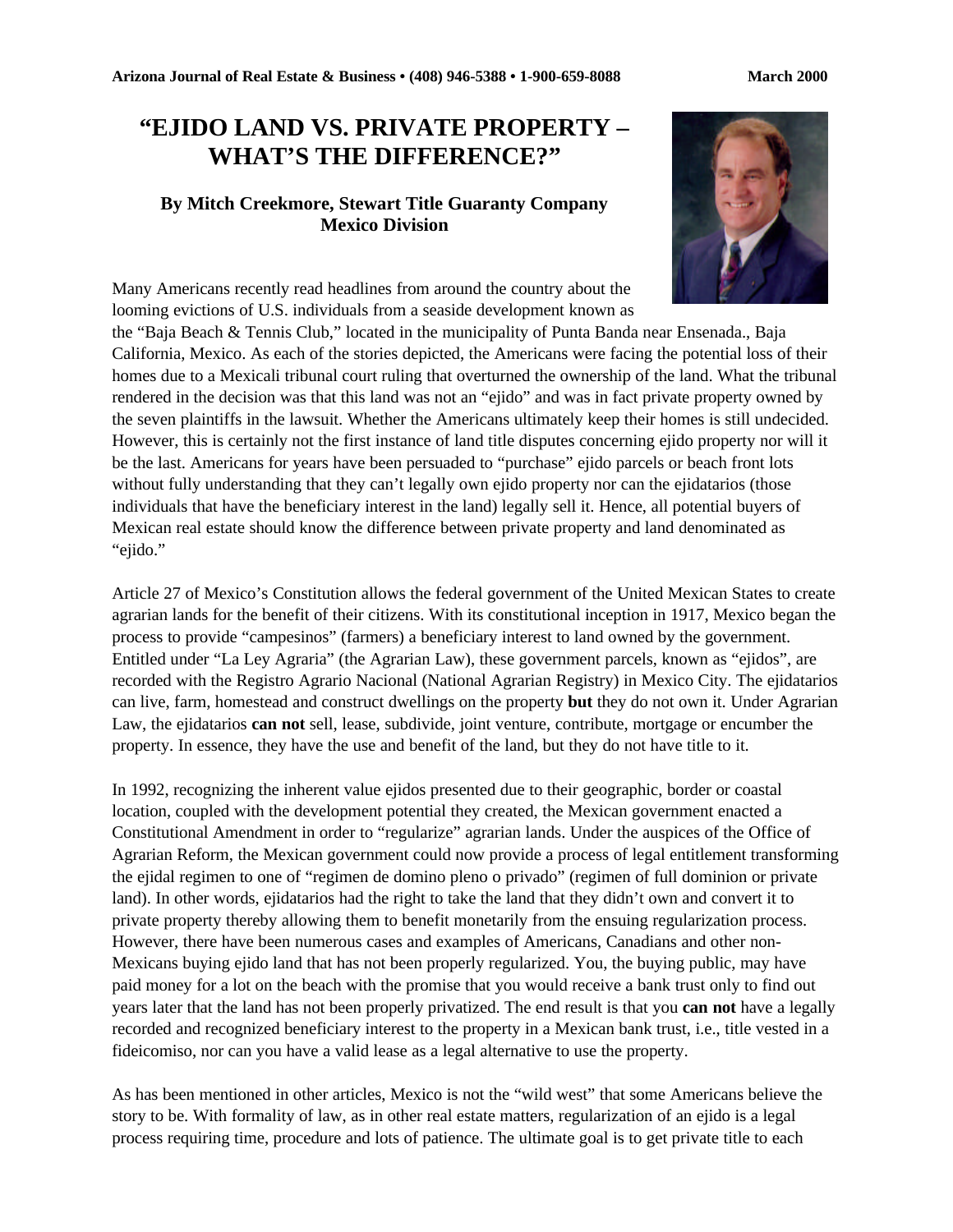parcel that can then be conveyed to a trust or Mexican corporation for the benefit of non-Mexican purchasers. However, there are a number of steps along the way that you, the buying public, should be aware of in order for ejido land to be privatized.

- FIRST: an ejidatario should have the following in order to begin the regularization process; (a) certificate of agrarian rights; (b) certificate of common parcel rights, and (c) an Agrarian Tribunal order or resolution.
- SECOND: an ejidatario should provide certification with documents or testimonies that he is in quiet and public possession of the property, that as owner, he has title to it and that there are no pending legal actions against the property.
- THIRD: an ejidatario should provide a plat or other acceptable plans that define the parcel with a metes and bounds description and the total area of the land.
- FOURTH: an ejidatario should petition the general assembly of the ejido to request approval to convert the ejido parcel to one of full dominion.
- FIFTH: the general assembly of the ejido should agree, resolve and record in the minutes of the meeting that the ejidatario is allowed to convert the parcel to full dominion.
- SIXTH: in order to provide the above, the general assembly session should meet the following requirements:
	- a) the assembly should be held in a common place inside the ejido.
	- b) there should be a announcement 30 days prior to the meeting.
	- c) the announcement should be a public notice that is placed in the most visible location within the ejido.
	- d) the public notice will indicate the business at hand, the date and location of the meeting.
	- e) the comisariado ejidal (board of directors) of the ejido will be responsible for the public notice until the day of the assembly meeting.
	- f) the meeting requires the assistance of a Notario Publico and a representative of the Office of Agrarian Reform to validate the session.
	- g) if on the day of the meeting there is not the required attendance to validate the session, a second meeting must be scheduled.
	- h) the second assembly meeting must be held within 30 days of the previously scheduled meeting but not before 8 days have passed.
	- i) the second assembly meeting will be valid if half plus one of all of the ejidatarios are in attendance.
	- j) the assembly must receive 2/3 approval from those ejidatarios in attendance for any agreement to be valid.
	- k) the comisariado ejidal must notify the Office of Agrarain Reform and the Notario Publico of the decisions that the assembly reaches.
- SEVENTH: the ejidatario should request in writing that the National Agrarian Registry extinguish the ejido regimen for the property and at the same time request a new Private Title of Property for the land be issued. Attached to this request should be certified copies from the competent authority of the assembly that recognizes the ejidatarios approval for regimen of full dominion.
- EIGHTH: once the ejidatario has the private title, he should request in writing that the title be recorded in the Public Registry of Property for the municipality in which the property is located.

The ejido itself is normally a large tract of land that is utilized by all of the ejidatarios for their sustenance. Managed and operated in a similar fashion to that of a farm cooperative, the ejido has no land subdivision or individual parcels. Subdividing the ejido into "parcelas" is what the regularization process